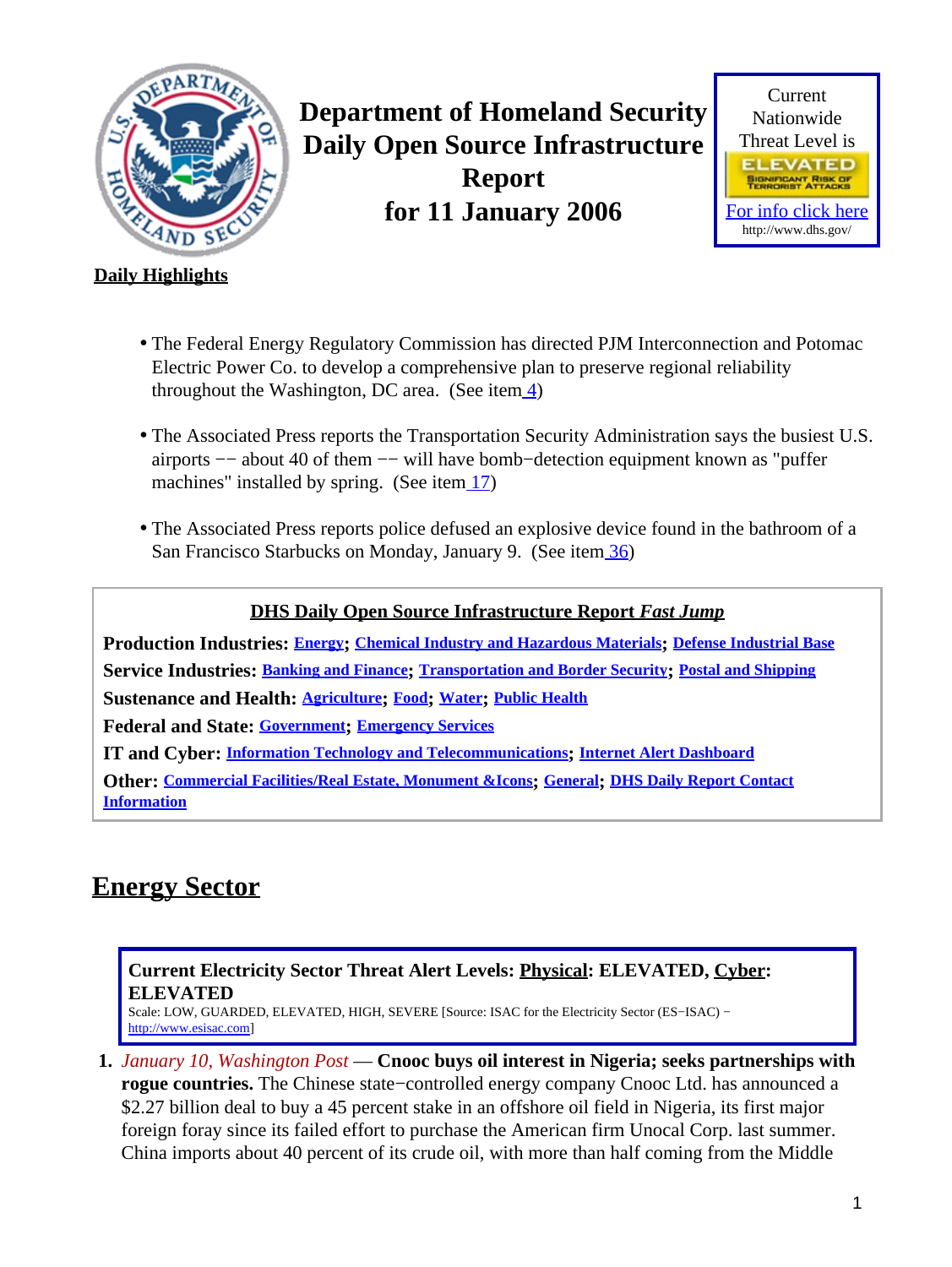East. But growing concern about instability in the region −− a fact underscored by the U.S.−led war in Iraq, once a centerpiece of China's oil aims — has prompted Beijing to seek sources elsewhere. In its quest for energy, China has shown a willingness to do business with regimes shunned as pariahs by much of the rest of the world for human rights abuses. Beijing once signed an energy deal with Iran at a time when the United States and Europe were debating whether and how to sanction the country for pursuing a nuclear weapons program. The Nigeria deal should be easier than the torturous process triggered when it tried to buy Unocal last summer. At a time of mounting trade tensions between the United States and China, critics in Congress branded the venture a threat to U.S. national security.

Source[: http://www.washingtonpost.com/wp−dyn/content/article/2006/01](http://www.washingtonpost.com/wp-dyn/content/article/2006/01/09/AR2006010901779_pf.html) [/09/AR2006010901779\\_pf.html](http://www.washingtonpost.com/wp-dyn/content/article/2006/01/09/AR2006010901779_pf.html)

- **2.** *January 10, Energy Information Administration* — **Short−Term Energy Outlook January 2007.** In 2006 and 2007, total domestic energy demand is projected to increase at an annual rate of about 1.4 percent each year, contributing to continued market tightness and projected high prices for oil and natural gas. Prices for crude oil, petroleum products, and natural gas are projected to remain high through 2006 before starting to weaken in 2007. For example, the price of West Texas Intermediate crude oil, which averaged \$56 per barrel in 2005, is projected to average \$63 per barrel in 2006 and \$60 in 2007. Retail regular gasoline prices, which averaged \$2.27 per gallon in 2005, are projected to average \$2.41 in 2006 and \$2.33 in 2007. Henry Hub natural gas prices, which averaged \$9.00 per thousand cubic feet in 2005, are projected to average \$9.80 in 2006 and \$8.84 in 2007. Source[: http://www.eia.doe.gov/steo](http://www.eia.doe.gov/steo)
- **3.** *January 09, News.com (Australia)* — **Australian gas set for U.S. sale.** White House officials are working to clear the final barriers to the sale of billions of dollars worth of Australian gas to the U.S. by the end of the decade. Speaking ahead of talks in Sydney, Australia, this week on energy markets, the U.S. Government expressed interest in seeing Australian liquefied natural gas (LNG) gain direct access to U.S. customers for the first time. Approval for a gas terminal −− which would be located offshore from Oxnard, north of Los Angeles −− could have shipments of Australian LNG sent to the U.S. market by the end of the decade. James Connaughton, President Bush's adviser on the environment, says: "Having LNG as an opportunity in the U.S. enhances our energy security because it promotes a diversity of potential future supply so we're not reliant on one particular area...We have a dedicated commitment to opening up the opportunity for a lot more LNG to America." Since the mid−1990s, imports of LNG to the U.S. have been rising fast. Annually, the U.S. consumes the equivalent of all the gas reserves off the western coast of Australia and growth in energy consumption may exceed 1.5 percent a year.

Source[: http://www.news.com.au/story/0,10117,17763671−2,00.html?from =rss](http://www.news.com.au/story/0,10117,17763671-2,00.html?from=rss)

<span id="page-1-0"></span>**4.** *January 09, Federal Energy Regulatory Commission* — **Pepco, PJM directed to develop**

**comprehensive plan to assure continued power grid reliability.** The Federal Energy Regulatory Commission (FERC) −− finding that reliability standards are not being met during certain conditions, and that the long−term reliability of the regional power grid in the Washington, DC, area is compromised −− directed the PJM Interconnection (PJM) and Potomac Electric Power Co. (Pepco) to develop a comprehensive plan to preserve regional reliability. The action complements an emergency order issued by Energy Secretary Samuel W.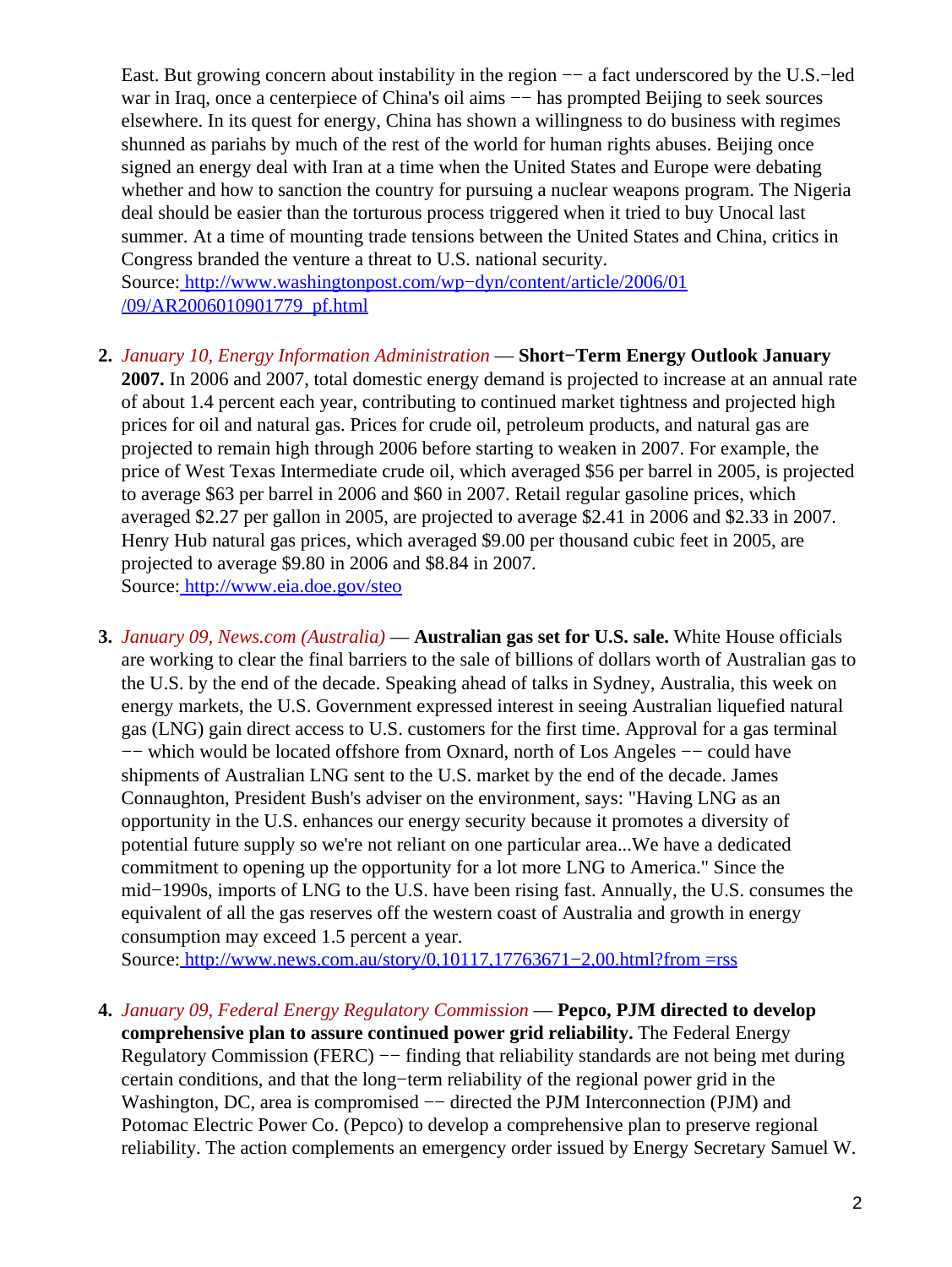Bodman last month requiring the Mirant Potomac River Generating Station to operate as needed to meet demand if key transmission lines serving Washington, DC, are out of service. Within one month of the order, PJM and Pepco are to file a comprehensive plan for the "operation, planning and construction of transmission facilities to address the current reliability risks to the system." The Commission noted that the Department of Energy emergency order "has not required the transmission entities to operate in accordance with applicable reliability standards or to identify the necessary operational, planning, and construction milestones necessary to address the reliability risk." Acting for the first time under section 207 of the Federal Power Act, the order responds to a complaint filed about reliability concerns regarding Mirant's cessation of operations at an Alexandria, VA, plant.

Source[: http://www.ferc.gov/press−room/press−releases/2006/2006−1/01 −09−06−pepco.asp](http://www.ferc.gov/press-room/press-releases/2006/2006-1/01-09-06-pepco.asp)

**5.** *January 09, U.S. Nuclear Regulatory Commission* — **Nuclear Regulatory Commission finalizes "white" finding for Oyster Creek Nuclear Plant over classification of emergency.** The Oyster Creek nuclear power plant in Lacey Township, NJ, will receive additional oversight from the Nuclear Regulatory Commission (NRC) based on an inspection finding involving the classification of an emergency. The finding, which has now been finalized, stems from a failure by plant operators to properly use the plant's emergency action level matrix during an event in August. A "white" safety issue of low to moderate safety significance was declared. Because this was the second "white" inspection finding in the Emergency Preparedness cornerstone for the plant during the last year, Oyster Creek moved from the Regulatory Response Column to the Degraded Cornerstone Column of the NRC's Action Matrix, resulting in a higher level of scrutiny in the emergency preparedness area. NRC Region I Administrator Samuel J. Collins wrote to AmerGen, "Had the event degraded further, state and local agencies, who rely on information provided by the facility licensee, might not have been able to take initial offsite response measures in as timely a manner." AmerGen's corrective actions include enhanced training for control room operators and emergency response organization personnel, the assignment of a full−time human performance manager for operations, and staffing improvements throughout the site.

Matrix: [http://www.nrc.gov/NRR/OVERSIGHT/ASSESS/actionmatrix\\_summary .html.](http://www.nrc.gov/NRR/OVERSIGHT/ASSESS/actionmatrix_summary.html.) Source[: http://www.nrc.gov/reading−rm/doc−collections/news/2006/06−0 02i.html](http://www.nrc.gov/reading-rm/doc-collections/news/2006/06-002i.html)

**6.** *January 08, Scotland on Sunday (UK)* — **Oil imports fuel looming energy crisis.** The International Energy Agency (IEA) has warned that the UK economy will become a net importer of oil this year for the first time in more than a decade −− three years earlier than the government has predicted. IEA has forecast that North Sea oil production will dip below 1.7 m barrels per day this year, forcing the economy to rely on more imported supplies to meet demand. The warning follows the Russian decision to shut off gas to Europe that thrust energy security into the foreground and further emphasizes the extent of the British government's failure to anticipate energy threats to the economy. The International Energy Agency's supply analyst David Fyfe said, "Given expected oil production this year of below 1.7 m barrels per day, the UK faces the prospect of becoming a net crude importer again this year for the first time since 1992." The government's more optimistic forecasts, however, do not see the UK becoming a net importer until 2010. The news will also come as a shock to UK oil producers who share the government's optimistic forecast. Peter Spencer, chief economist for UK Item Club, said the shift would be mainly symbolic for the UK economy.

Source[: http://powermarketers.netcontentinc.net/newsreader.asp?ppa=8](http://powermarketers.netcontentinc.net/newsreader.asp?ppa=8knpq%5F%5BfkppsqsZSmk%7D38%7Dbfel%5Dv)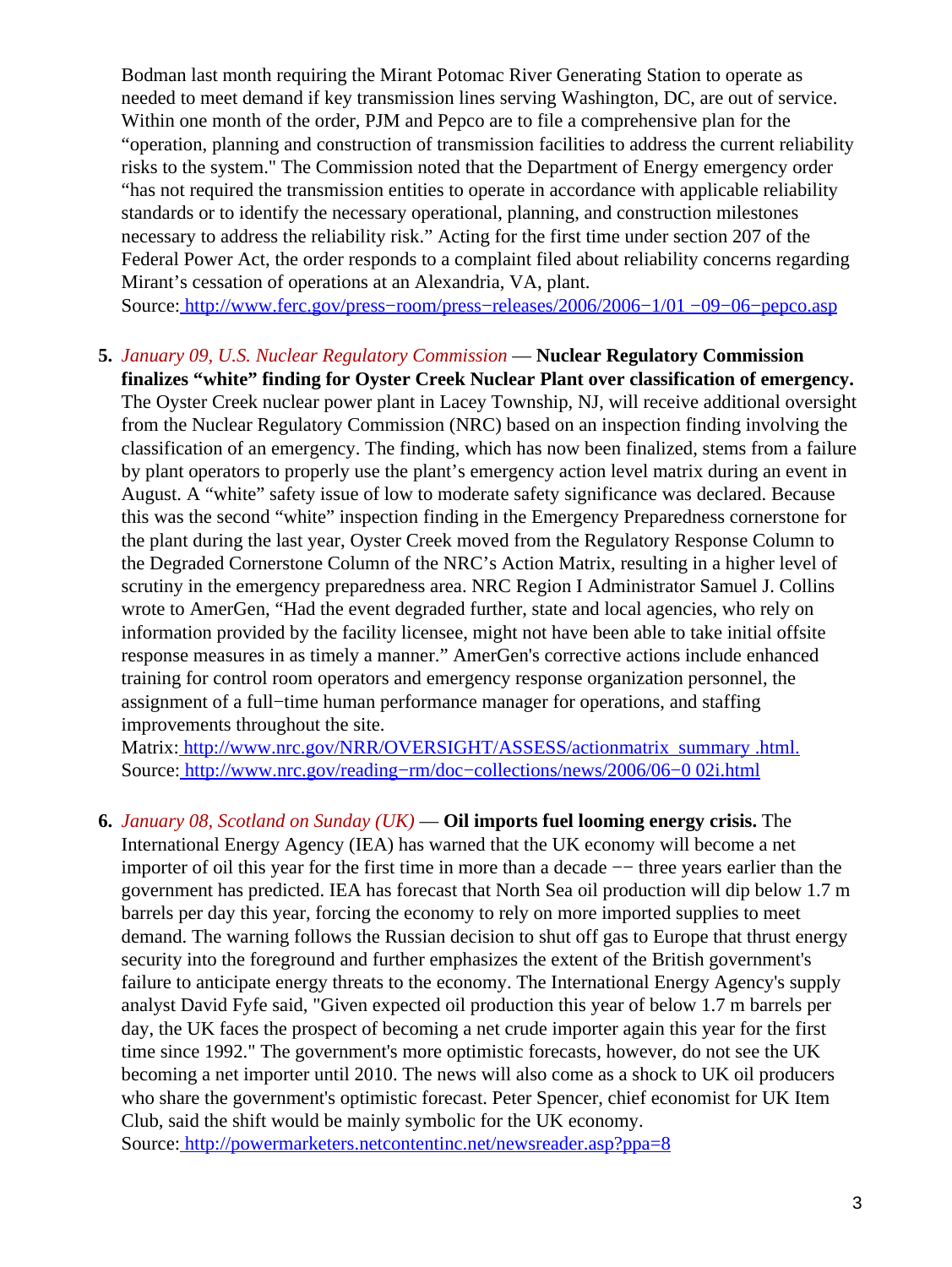#### [knpq%5F%5BfkppsqsZSmk%7D38%7Dbfel%5Dv](http://powermarketers.netcontentinc.net/newsreader.asp?ppa=8knpq%5F%5BfkppsqsZSmk%7D38%7Dbfel%5Dv)

- **7.** *January 06, NERC News* — **Report names entities confirmed to have violated North American Electric Reliability Council standards.** The North American Electric Reliability Council (NERC) has found 57 instances of noncompliance with NERC reliability standards and 54 instances of noncompliance with regional standards that occurred during the third quarter of 2005. Of these 111 instances of noncompliance, 42 have been confirmed. The Compliance Enforcement Program Report for the third quarter of 2005, which NERC posted in December, identifies those entities confirmed to have violated NERC or regional reliability standards during the third quarter. The report also lists, without identifying the entities involved, unconfirmed violations that are still undergoing review by appropriate authorities. To help assess the effect of a violation, each region supplies a reliability impact statement for violations within the region. These statements provide more information about the violations and how they may or may not affect the system. The Compliance and Certification Managers Committee conducts a peer review of the violations to promote consistency among the regions in determining the significance of the violations and the relative potential of the violations to cause widespread cascading outages on the bulk power system. Compliance report:<http://www.nerc.com/~comply/quarterly.html.> Source[: http://www.nerc.com/~filez/nercnews/news−0106c.html](http://www.nerc.com/~filez/nercnews/news-0106c.html)
- **8.** *January 06, Department of Homeland Security* — **Domestic Nuclear Detection Office to conduct nuclear detector systems testing in Nevada.** The Domestic Nuclear Detection Office (DNDO) announced that it will be testing current and prototype next−generation handheld and mobile nuclear detectors at the Nevada Test Site (NTS) from Monday, January 9, through Friday, February 3, 2006. The testing will subject detectors to a series of realistic materials and threats encountered in legitimate commerce, as well as occur in potentially illicit activities. DNDO will make the evaluations available to state and local agencies to aid their selection and acquisition of preventive nuclear detection equipment using Department of Homeland Security (DHS) grants. "A critical component of the Domestic Nuclear Detection Office's program is high fidelity testing and evaluation, using test objects and configurations representative of actual threats," said Vayl Oxford, the DNDO Director. DNDO was established in April 2005 to coordinate and improve the ability of the U.S. Government to counter the threat of terrorist nuclear attack. To date, DNDO and CBP have deployed over 650 portal monitors to the nation's ports of entry. DNDO and the DHS Office of Grants and Training are working with representatives from 34 state and local agencies to develop comprehensive domestic nuclear detection programs, to include planning, exercises, training, and acquisition of detection systems.

Source[: http://www.dhs.gov/dhspublic/display?content=5333](http://www.dhs.gov/dhspublic/display?content=5333)

#### [[Return to top](#page-0-1)]

# <span id="page-3-0"></span>**Chemical Industry and Hazardous Materials Sector**

**9.** *January 10, Los Angeles Times* — **Fiery blasts at California paint plant injure three, prompt business evacuations.** A fire and a series of explosions ripped through a paint manufacturing facility in Carson, CA, on Monday, January 9, critically injuring three people and forcing the evacuation of surrounding businesses. The fire erupted at Advanced Packaging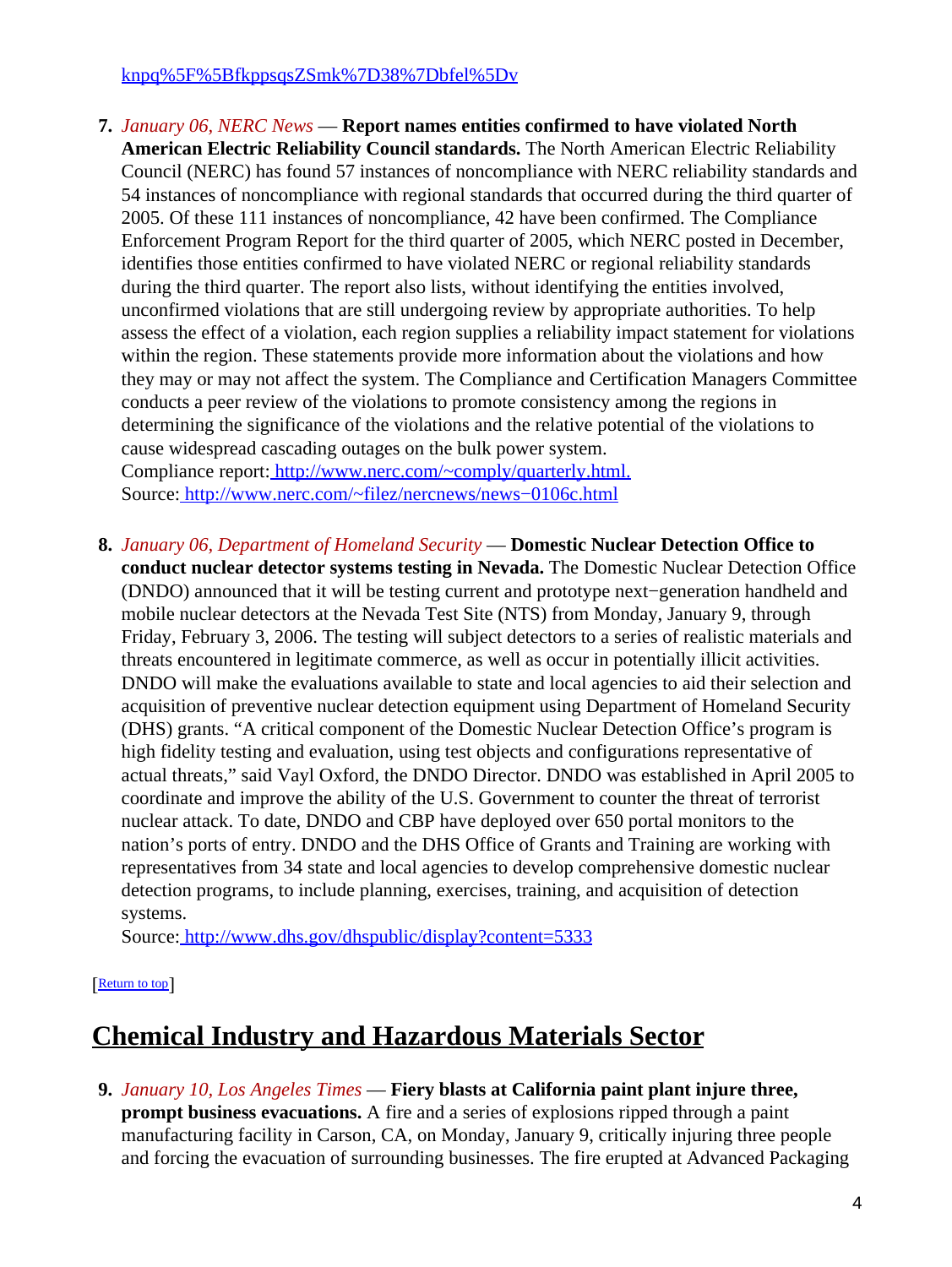and Products in the 16000 block of Maple Avenue shortly after 12 p.m. PST, triggering blasts that shot flames, along with canisters and other debris, up to 70 feet in the air. A towering column of black smoke was visible for miles. The three male burn victims, who were not immediately identified, were taken to hospital burn units, officials said. Dozens of firefighters responded to the blaze, and about 100 employees from neighboring businesses in the industrial district were evacuated as a precaution. It took about 75 Los Angeles County and city firefighters about an hour to extinguish the blaze. The cause of the fire is under investigation. Records did not indicate any violations by the company in the past year. But the plant has been cited for serious violations in the past, according to the state Division of Occupational Safety and Health.

Source[: http://www.latimes.com/news/local/la−me−fire10jan10,1,680299](http://www.latimes.com/news/local/la-me-fire10jan10,1,6802994.story?coll=la-headlines-california) [4.story?coll=la−headlines−california](http://www.latimes.com/news/local/la-me-fire10jan10,1,6802994.story?coll=la-headlines-california)

[[Return to top](#page-0-1)]

# <span id="page-4-0"></span>**Defense Industrial Base Sector**

**10.** *January 03, Defense Link* — **New device will sense through concrete walls.** Troops conducting urban operations soon will have the capabilities of superheroes, being able to sense through 12 inches of concrete to determine if someone is inside a building. The new "Radar Scope" will give war fighters searching a building the ability to tell within seconds if someone is in the next room, said Edward Baranoski from the Defense Advanced Research Projects Agency's (DARPA) Special Projects Office. By simply holding the portable, handheld device up to a wall, users will be able to detect movements as small as breathing, he said. The Radar Scope, developed by DARPA, is expected to be fielded to troops in Iraq as soon as this spring, Baranoski said. Even as the organization hurries to get the devices to combat forces, DARPA already is laying groundwork for bigger plans that build on this technology. Proposals were given last week for the new "Visi Building" technology that's more than a motion detector. It will actually "see" through multiple walls. The device is expected to take several years to develop. Ultimately, service members will be able to use it simply by driving or flying by the structure under surveillance, Baranoski said.

Source[: http://www.defenselink.mil/news/Jan2006/20060103\\_3822.html](http://www.defenselink.mil/news/Jan2006/20060103_3822.html)

[[Return to top](#page-0-1)]

# <span id="page-4-1"></span>**Banking and Finance Sector**

**11.** *January 10, BusinessWeek* — **The booming business of ID protection.** Consumers and small−business managers are being offered a growing number of financial products aimed at safeguarding against ID theft -- a crime that, according to Javelin Strategy & Research, affected about 9.3 million people in 2004, causing \$52.6 billion in losses in the U.S. alone. On average, ID−theft victims rack up \$500 in costs and take 30 hours to solve a case, according to the U.S. Federal Trade Commission. "The whole ID−theft insurance industry has developed significantly in the last two years," says Beth Givens, director of the Privacy Rights Clearinghouse, a San Diego−based consumer−advocacy group. In a 2005 Javelin survey of 2,200 consumers, 34 percent of respondents chose identity−fraud insurance as one of three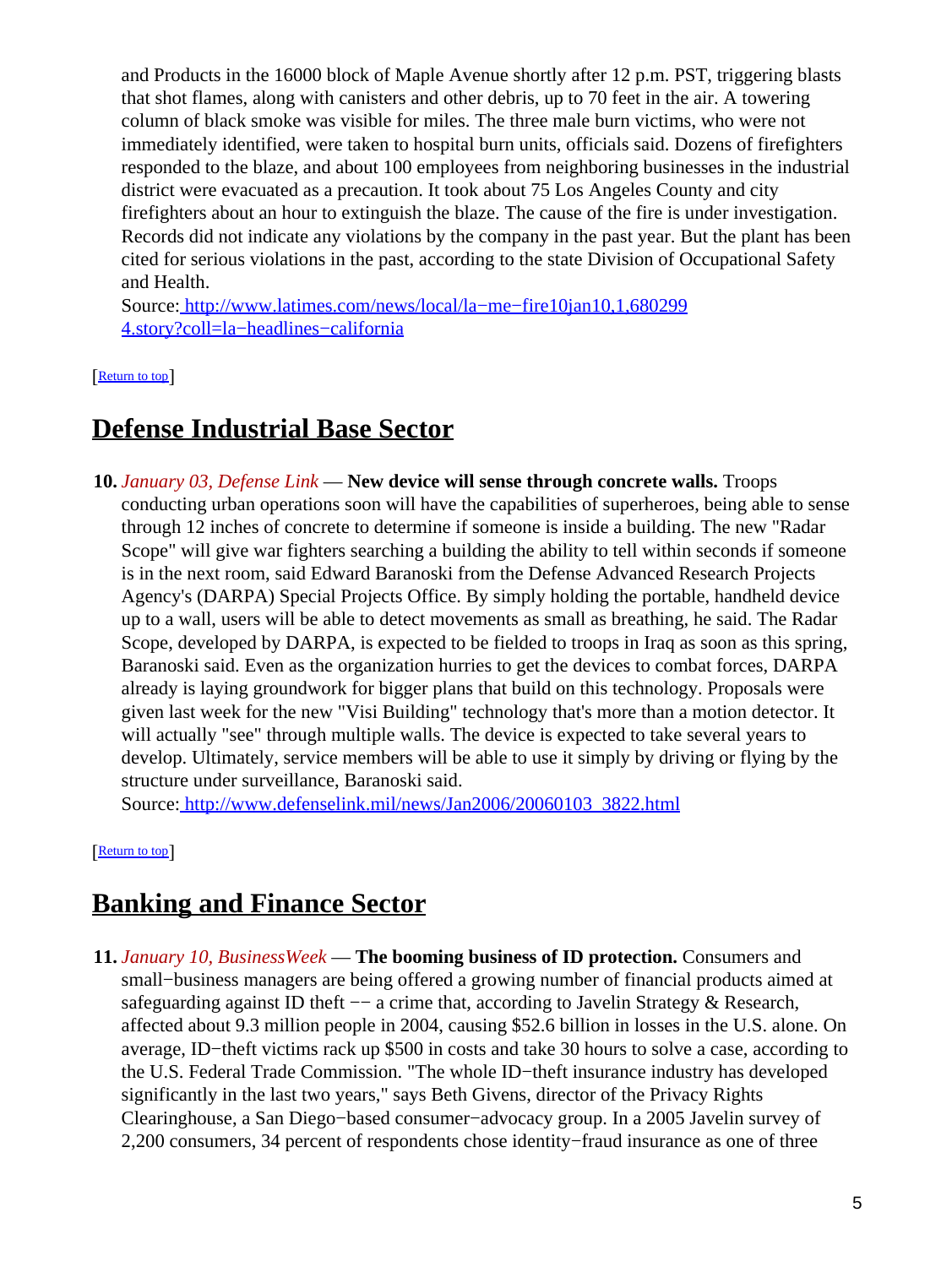additional security measures they would most like financial−services companies to provide, and 45 percent prioritized a full guarantee against identity fraud. American International Group says it covers about seven million people against ID theft, compared with about five million a year ago. St. The number of people victimized by ID theft amounts to about four percent of the 215 million adults who have active credit tracked by credit−scoring company Experian. Source[: http://www.businessweek.com/technology/content/jan2006/tc200 60110\\_146542.htm](http://www.businessweek.com/technology/content/jan2006/tc20060110_146542.htm)

**12.** *January 09, Navy NewsStand* — **Scam artists directed to Navy Web portal.** The Naval Education and Training Command (NETC) at Naval Air Station (NAS) Pensacola, FL, is warning users of the Navy Knowledge Online (NKO) Web portal to be alert for an Internet phishing scam that is being directed at users of NKO. NETC officials are issuing an alert to inform NKO users of their potential vulnerability to this scheme. The NKO scam was first identified in early December, in an attempt to exploit "multiple vulnerabilities" in Microsoft's Internet Explorer Web browser. Victims received e−mails appearing to be from NKO informing them to visit the NKO Web portal to reset their passwords. Upon receipt of the e−mail and selecting the embedded link, users are redirected to a false site that resembles the NKO front page and are directed to login using their current password and submit a new password. Once users have logged in to the fake site, an executable data file is activated. Navy officials have identified this file as a "JavaScript vulnerability." Peg David, NKO program manager, said "Military and civilian computer users should know that NKO, the Navy and most reputable businesses do not contact their customers and request them to divulge personal information or passwords in this manner."

Source[: http://www.news.navy.mil/search/display.asp?story\\_id=21601](http://www.news.navy.mil/search/display.asp?story_id=21601)

**13.** *January 09, The Guardian (UK)* — **ID theft risk elevated as thousands of credit card slips found dumped in UK dumpster.** Thousands of documents revealing the credit card numbers, addresses, phone numbers and signatures of guests were dumped in an open dumpster by one of Britain's best−known hotels in what one fraud expert described as "the biggest field day for identity [scammers] we have seen". Staff threw out registration forms and credit card slips of guests who stayed at the hotel between 1998 and 2000. Each one listed the name, company, home address and credit card number in full. Most included a home phone number, and in the case of some foreign guests, passport numbers. One of the UK's leading experts on ID fraud, Professor Martin Gill of the University of Leicester, described the hotel's actions as "incredibly negligent," and said "This could be the biggest thing of this type to hit business in the UK." Half the documents were not in sealed envelopes, and the UK's Data Protection Act requires all documents to be disposed of securely, preferably by shredding.

Source[: http://travel.guardian.co.uk/news/story/0,7445,1682378,00.ht ml](http://travel.guardian.co.uk/news/story/0,7445,1682378,00.html)

#### **14.** *January 09, eWeek* — **More time being spent by IT managers on data theft protection.**

Chief Information Officers (CIOs) are spending more time on varied ways to protect against data theft. Thaddeus Arroyo, Cingular's CIO, provides resources for data backups and recovery, to hedge against the possibility that hackers will attack Cingular's network. Richard Reeder, CIO of the State University of New York's Stony Brook campus, said he worries about credit card information of students who pay for courses online, illegal downloads, and system upgrades. Security and IT risk management, rather than system maintenance, consumes at least 10 percent of his attention every day, Reeder estimated. At Arch Chemicals Inc., Vice President of IT Al Schmidt said he has −− using a risk−assessment methodology developed by the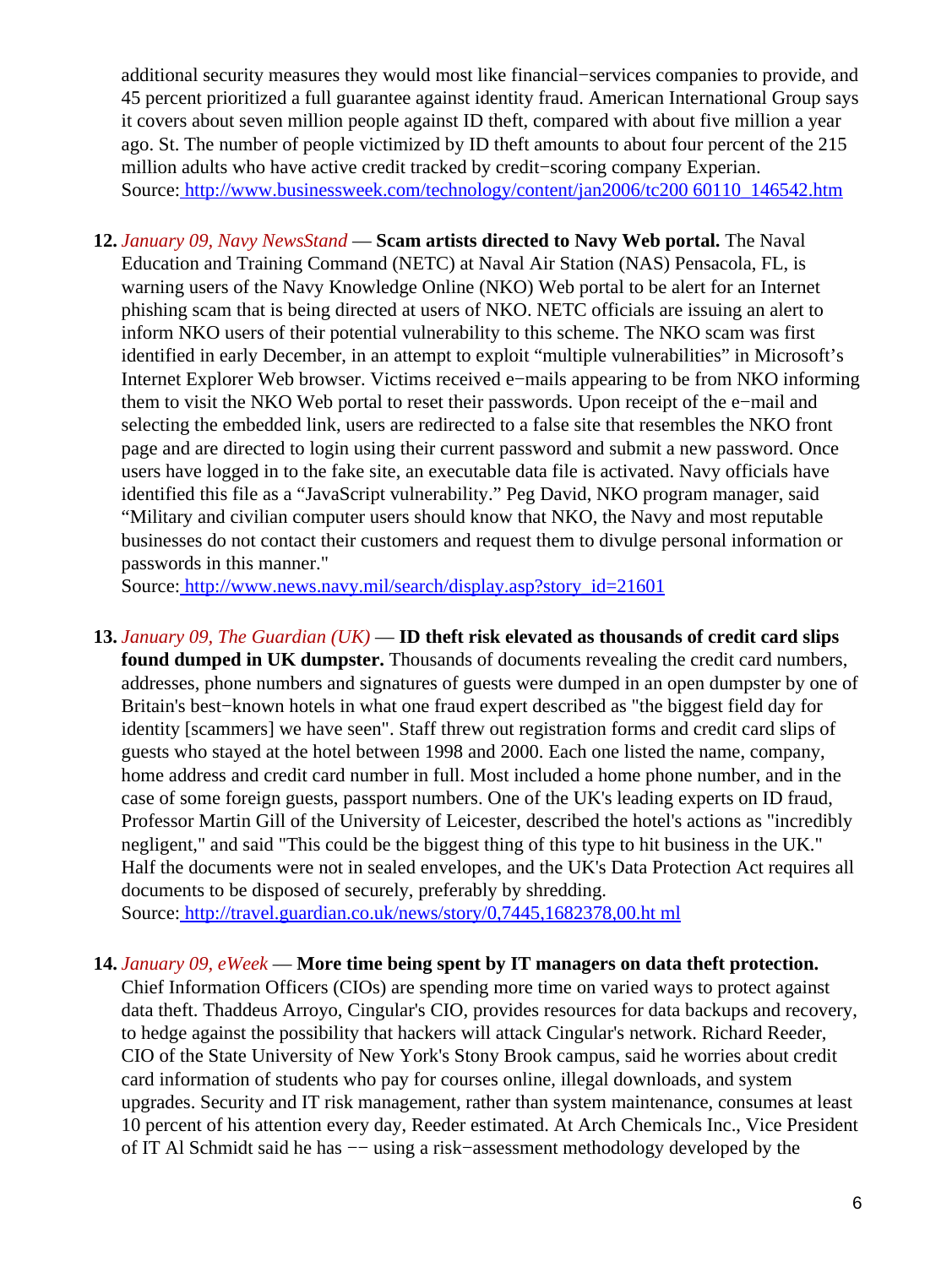Government Accounting Office -- developed a "threat library" for the \$1.4 billion chemical wholesaler. He documented risks along Arch's supply chain and then played out various risk scenarios to gauge their severity. Arroyo, at Cingular, puts specific numbers on the possible damage from an IT risk -- for example, the lost revenue from a virus knocking Cingular's subscribers off the network for an hour. Where a threat does not lend itself to financial measurement, Arroyo describes potential damage as "small," "medium" or "large," a qualitative risk assessment.

Source[: http://www.eweek.com/print\\_article2/0,1217,a=168398,00.asp](http://www.eweek.com/print_article2/0,1217,a=168398,00.asp)

[[Return to top](#page-0-1)]

## <span id="page-6-1"></span>**Transportation and Border Security Sector**

- **15.** *January 10, USA TODAY* — **Airlines change how they get people aboard.** Industry giants United Airlines and Delta Air Lines, as well as discounter AirTran, have abandoned the traditional back−to−front boarding of their coach sections. America West has made the move, too. The motive: Time is money for airlines trying to stick to a schedule and to keep their planes flying as many hours as possible. Traditional back−to−front boarding clogs the cabin by drawing too many people into a confined area at once, says Eitan Bachmat, a professor of Israel's Ben Gurion University of the Negev. One example: United now groups passengers at the gate according to their seat's letter designation. The carrier boards window passengers first, followed by those in middle and aisle seats. Its boarding is now four to five minutes faster, saving the company about \$1 million a year, says spokesperson Robin Urbanski. AirTran's new procedure, introduced last July, boards passengers in the back four rows first, followed by the front four rows. The process is repeated until the cabin is full. Delta Air Lines uses a variation in its new system, introduced in early 2004: The zone that includes the back few rows boards first, then a middle section followed by a front section. It then goes back to a rear section. Source[: http://www.usatoday.com/travel/news/2006−01−09−boarding−usat \\_x.htm](http://www.usatoday.com/travel/news/2006-01-09-boarding-usat_x.htm)
- **16.** *January 10, Department of Transportation* — **Federal Highway Administration provides money to help California reduce congestion.** The Federal Highway Administration (FHWA) on Tuesday, January 10, provided more than \$3 million in federal grant funds to help California explore new ways to reduce congestion through projects like high−occupancy toll (HOT) toll lanes. The grants are part of the FHWA Value Pricing Pilot Program to fund testing and evaluation of innovative ways to reduce traffic congestion. The landmark highway, transit and safety legislation signed in August by President Bush gives states more flexibility to use tolling, HOT lanes and other congestion solutions to offer drivers more choices for a reliable trip. With HOT lanes, low−occupancy vehicles are charged a toll while high−occupancy vehicles may use the lane at no charge or at a discounted rate. "The Bush Administration championed tolling in the new transportation law so states would have more innovative ways to tackle congestion and give drivers more choices to get home or to work," said Acting Federal Highway Administrator J. Richard Capka. In addition to keeping lanes free flowing, tolling generates revenue for transportation improvements and expansion, according to Capka.

<span id="page-6-0"></span>The Value Pricing Pilot Program Grants table[: http://www.dot.gov/affairs/vppgrants.htm](http://www.dot.gov/affairs/vppgrants.htm) Source[: http://www.dot.gov/affairs/fhwa0106c.htm](http://www.dot.gov/affairs/fhwa0106c.htm)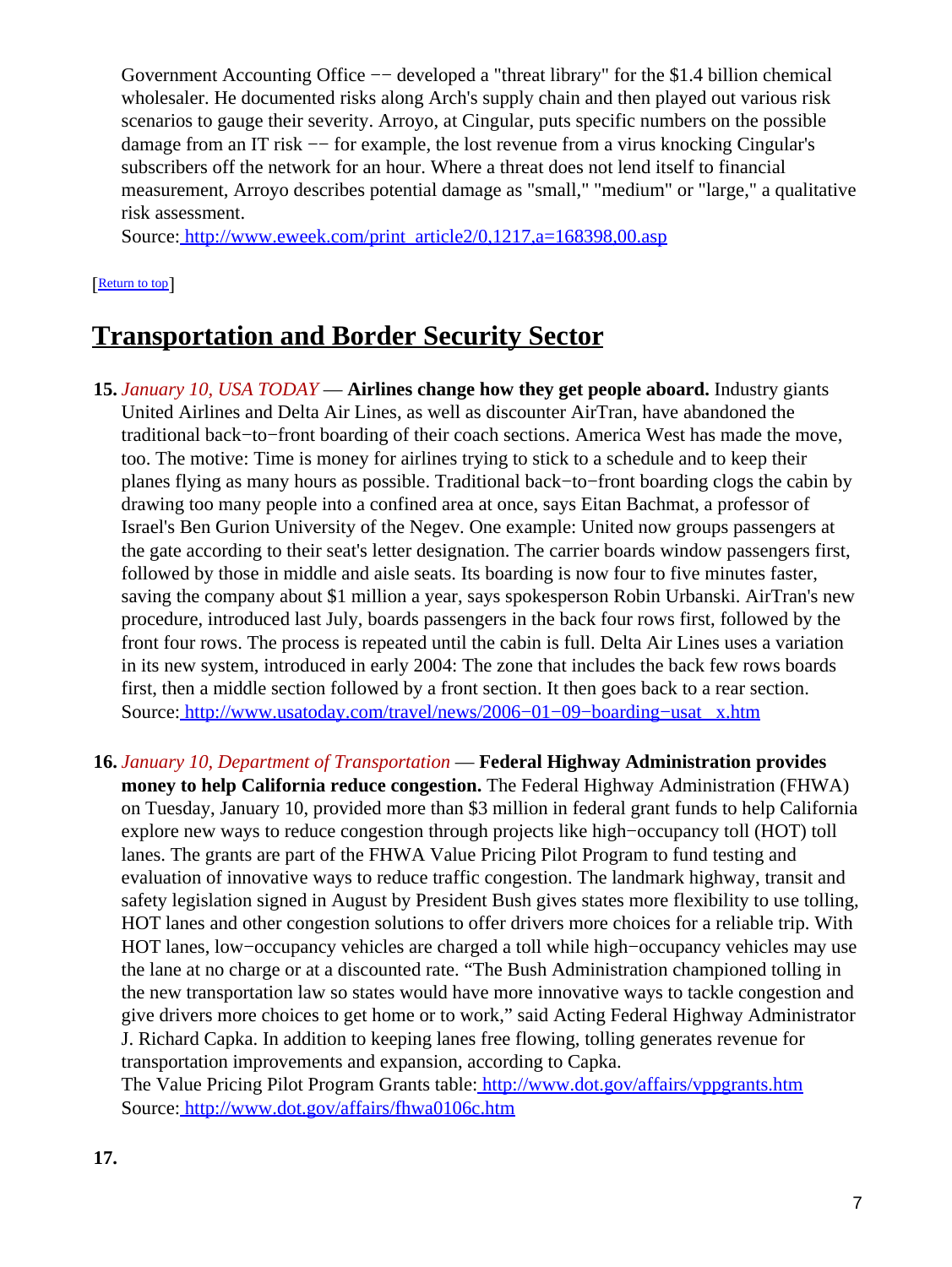#### *January 10, Associated Press* — **Dallas/Fort Worth among 40 airports to get**

**bomb–detection devices.** The busiest U.S. airports — about 40 of them, including Dallas/Fort Worth International —− will have bomb–detection equipment known as "puffer machines" installed by spring, the Transportation Security Administration said Monday, January 9. There are now 24 airports with the walkthrough machines, which puff air onto a person to dislodge tiny particles from skin and clothing. The machine sucks up the particles and then analyzes them for traces of explosives. One of the biggest weaknesses in U.S. airport security has been the limited ability to detect bombs on passengers. Government screeners have relied largely on patdowns, which are unpopular, time−consuming and incomplete. In contrast, a puffer machine takes 17 seconds to check a passenger and can analyze particles as small as one−billionth of a gram. "It's more comprehensive and more accurate, and it limits the number of patdowns," said TSA spokesperson Darrin Kayser. Four of the machines were installed at D/FW in July, coinciding with the opening of Terminal D, the airport's new international facility. Three of the phone−booth size devices are in Terminal D, the fourth is in Terminal C. The airport has requested 15.

Source[: http://www.dallasnews.com/sharedcontent/dws/dn/latestnews/st](http://www.dallasnews.com/sharedcontent/dws/dn/latestnews/stories/011006dnnattsa.d09129d.html) [ories/011006dnnattsa.d09129d.html](http://www.dallasnews.com/sharedcontent/dws/dn/latestnews/stories/011006dnnattsa.d09129d.html)

[[Return to top](#page-0-1)]

## <span id="page-7-0"></span>**Postal and Shipping Sector**

Nothing to report. [[Return to top](#page-0-1)]

## <span id="page-7-1"></span>**Agriculture Sector**

- **18.** *January 10, Agricultural Research Service* — **New approaches needed to fight cattle virus.** Agricultural Research Service (ARS) scientists are ready to take to the next level efforts to eradicate the bovine viral diarrhea virus (BVDV). BVDV causes animal diseases that affect reproduction and nutrition, milk production, and respiratory function. Pregnant cows that are infected can have spontaneous abortions or give birth prematurely, while calves born with BVDV may be persistent carriers that can infect additional herds. There's no treatment for BVDV, which costs U.S. cattle producers millions of dollars in losses each year. According to ARS microbiologist Julia Ridpath, decades of vaccination and voluntary control programs aimed at eliminating the virus from the U.S. have not worked. An extensive management program encompassing vigilance, biosecurity education, and continued research is needed. She recently launched a study with the Northeast Iowa Dairy Foundation focusing on newborn calves' response to BVDV vaccination. ARS microbiologist John Neill is applying serial analysis of gene expression (SAGE) −− a technology developed for detecting gene−expression alterations that tell how cancer cells differ from normal cells −− against BVDV. Neill is using SAGE to compare cattle gene expression in normal cells to that in BVDV−infected cells. He's also studying the pathology and immunosuppressive properties of the virus. Source[: http://www.ars.usda.gov/News/docs.htm?docid=1261](http://www.ars.usda.gov/News/docs.htm?docid=1261)
- **19.** *January 10, Animal and Plant Health Inspection Service* — **U.S. Department of Agriculture**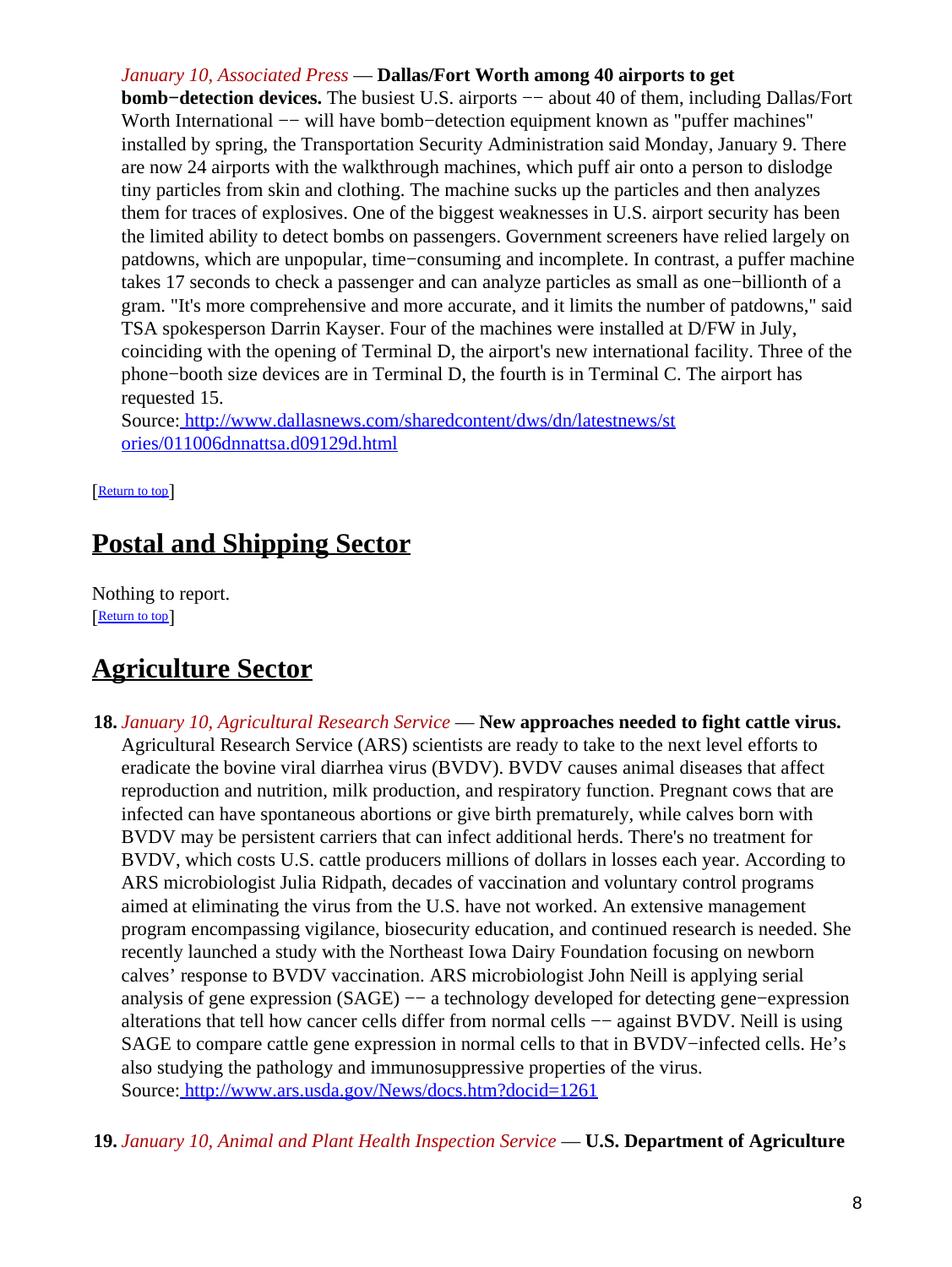**tree climbers continue to search for invasive beetle.** The U.S. Department of Agriculture's Animal and Plant Health Inspection Service, Asian longhorned beetle (ALB) cooperative eradication program, will begin climbing surveys of 1,800 trees in the northwest section of Linden, NJ, to search for signs of the invasive pest. Starting January 3, and lasting until early March, climbers will examine hard−to−reach areas of 1,800 residential and street trees. Trained personnel will search high in tree limbs and among tree canopy branches for the tell−tale signs of beetle activity such as the circular, dime−sized holes made by mature beetles upon exiting trees, and egg sites that indicate the invasive pest is likely spending the winter maturing deep within a tree's heartwood. The tree−killing beetles were discovered in the Middlesex/Union County area in 2004. Shortly after their discovery, the area was quarantined to curtail the movement of wood, wood products, and debris that could contain beetles in various developmental stages. The ALB, which likely hitchhiked to the U.S. from Asia within solid wood packing material, is a serious threat to the nation's hardwood trees. This beetle has the potential to damage such industries as lumber, maple syrup, and nursery, accumulating over \$41 billion in losses.

Source[: http://www.aphis.usda.gov/newsroom/content/2006/01/nj\\_alb.sh tml](http://www.aphis.usda.gov/newsroom/content/2006/01/nj_alb.shtml)

**20.** *December 12, American Farm Bureau Federation* — **Farm Bureau study identifies**

**agriculture's future challenges.** Over the next 15 years, American agriculture will remain a productive and profitable venture, but the industry will look considerably different than it does today. According to a two−year Farm Bureau study, U.S. agriculture's future will include a drastically changed government farm program, continued consolidation of production, and the adoption of additional environmental practices dictated by the marketplace. The study was conducted by the Making American Agriculture Productive and Profitable (MAAPP) Committee. The MAAPP committee consisted of 23 Farm Bureau farmers and ranchers from across the nation that spent two years studying the possible structure of U.S. agriculture in the year 2019. The committee identified various trends and circumstances affecting the future of farmers and ranchers. Perhaps one of the most glaring areas in the report deals with the future structure of American agriculture. In 2002, 143,000 farming operations produced 75 percent of the value of all agricultural output. It took 1.9 million operations to produce the remaining 25 percent. According to the report, however, by 2019, there will be more large farms and more small farms, but the number of mid−sized farms will have decreased drastically. The report also explored the relationship between farmers and their rural communities. Source[: http://www.fb.org/news/nr/nr2005/nr1212c.html](http://www.fb.org/news/nr/nr2005/nr1212c.html)

[[Return to top](#page-0-1)]

## <span id="page-8-0"></span>**Food Sector**

**21.** *January 09, Food and Drug Administration* — **Smoked trout recalled.** Whole Foods Market is recalling Whole Catch Lemon Pepper Garlic Hot Smoked Trout because it has the potential to be contaminated with Listeria monocytogenes, an organism which can cause serious and sometimes fatal infections in young children, frail or elderly people, and others with weakened immune systems. The product, distributed by Whole Foods Market, may have reached consumers via stores in the following states: California, Florida, Kentucky, Massachusetts, Maryland, New Jersey, New York, North Carolina, Pennsylvania, Virginia, and the District of Columbia. No illnesses have been reported to date. The recall was initiated after random testing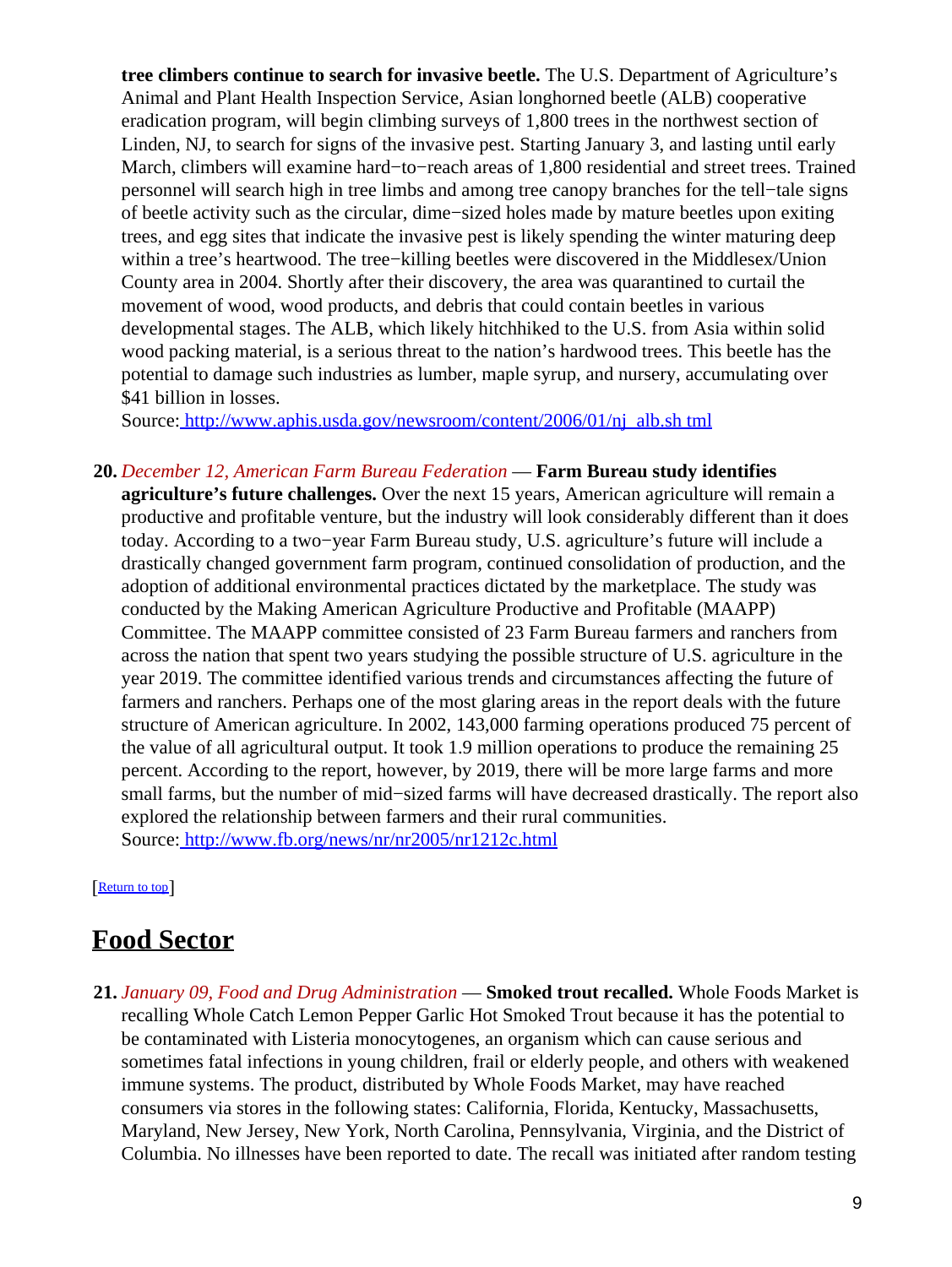by the Florida Department of Agriculture and Consumer Services, Division of Food Safety. Other batches and other varieties of this product are not affected by this voluntary recall. The company continues an investigation as to what may have caused the problem. Source[: http://www.fda.gov/oc/po/firmrecalls/wholefoods01\\_06.html](http://www.fda.gov/oc/po/firmrecalls/wholefoods01_06.html)

[[Return to top](#page-0-1)]

# <span id="page-9-0"></span>**Water Sector**

Nothing to report. **[Return to top](#page-0-1)** 

# <span id="page-9-1"></span>**Public Health Sector**

**22.** *January 10, Reuters* — **Turkey battles to contain bird flu outbreak.** Turkey reported another case of bird flu in a patient in the center of the country on Tuesday, January 10, as the authorities sealed off parts of the outskirts of major cities Ankara and Istanbul while they culled poultry. Three children have already died in eastern Turkey −− the first reported deaths from the bird virus flu outside China and Southeast Asia. Four people were taken to hospital with suspected bird flu in the town of Aydin near the Aegean coast. Turkey has now confirmed 15 people with bird flu infections since last week, most in eastern, central, and northern parts of the country. More than 70 people are suspected of having the bird flu virus and are undergoing tests. Health experts say the outbreak in Turkey is the worst since one in Hong Kong in 1997 when 18 people were infected and six died before it was brought under control. Bird flu has killed at least 76 people since it reemerged in late 2003. Parts of the capital Ankara and the business hub Istanbul have been sealed off for the culling of poultry. Inhabitants leaving the areas have been disinfected.

Source[: http://today.reuters.com/news/newsArticle.aspx?type=topNews&](http://today.reuters.com/news/newsArticle.aspx?type=topNews&storyID=2006-01-10T103423Z_01_DIT955429_RTRUKOC_0_US-BIRDFLU-TURKEY.xml&archived=False) [storyID=2006−01−10T103423Z\\_01\\_DIT955429\\_RTRUKOC\\_0\\_US−BIRDFLU](http://today.reuters.com/news/newsArticle.aspx?type=topNews&storyID=2006-01-10T103423Z_01_DIT955429_RTRUKOC_0_US-BIRDFLU-TURKEY.xml&archived=False) [−TURKEY.xml&archived=False](http://today.reuters.com/news/newsArticle.aspx?type=topNews&storyID=2006-01-10T103423Z_01_DIT955429_RTRUKOC_0_US-BIRDFLU-TURKEY.xml&archived=False)

**23.** *January 10, Agence France−Presse* — **Japan says 77 infected in past with mild bird flu.** Seventy−seven poultry workers in Japan have tested positive for bird flu in the first−ever human infections involving the weaker strain of the virus that has hit its chicken industry, the government said. The farm workers in Ibaraki and Saitama prefectures, both north of Tokyo, were infected at some point in the past but currently show no symptoms, the health and welfare ministry said Tuesday, January 10. The ministry said the workers posed no risk to others and had the H5N2 virus, a milder strain than H5N1 which has killed more than 75 people since 2003. "The result of the tests showed that a total of 77 people were carrying antibodies supposed to be created following an infection of H5N2," a ministry official said. "It was the first ever case in the world showing a human infection of H5N2," the official said, adding however that developing countries hit hardest by bird flu rarely bother trying to confirm cases of the weaker strain. The ministry and the National Institute of Infectious Diseases carried out tests on 350 workers and their families at affected chicken farms. Source[: http://news.yahoo.com/s/afp/20060110/hl\\_afp/healthflujapan\\_0](http://news.yahoo.com/s/afp/20060110/hl_afp/healthflujapan_060110124151;_ylt=AheEH6IQpcCXQNhloJrsxGWJOrgF;_ylu=X3oDMTBiMW04NW9mBHNlYwMlJVRPUCUl)

[60110124151;\\_ylt=AheEH6IQpcCXQNhloJrsxGWJOrgF;\\_ylu=X3oDMTBiM](http://news.yahoo.com/s/afp/20060110/hl_afp/healthflujapan_060110124151;_ylt=AheEH6IQpcCXQNhloJrsxGWJOrgF;_ylu=X3oDMTBiMW04NW9mBHNlYwMlJVRPUCUl)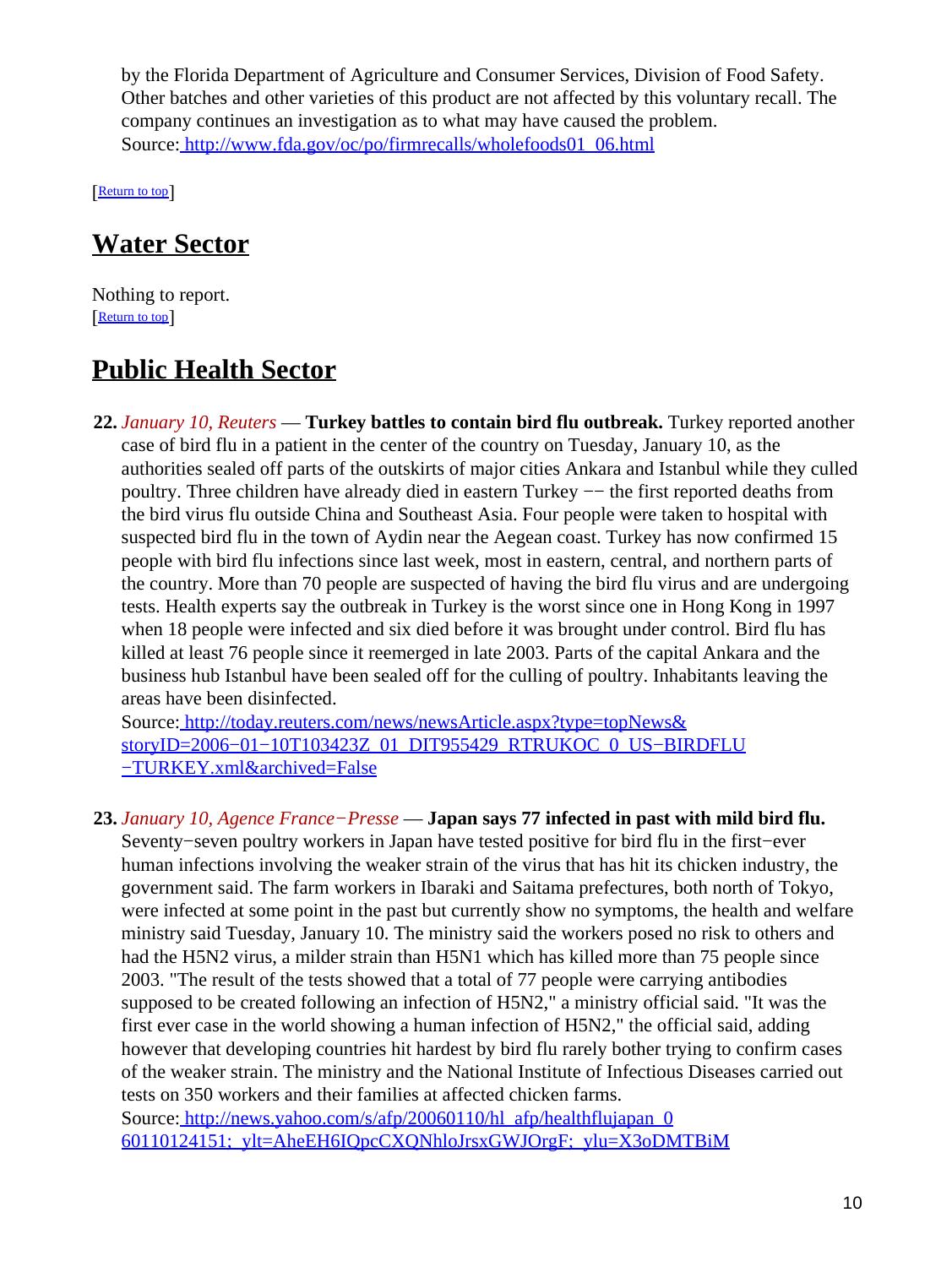#### [W04NW9mBHNlYwMlJVRPUCUl](http://news.yahoo.com/s/afp/20060110/hl_afp/healthflujapan_060110124151;_ylt=AheEH6IQpcCXQNhloJrsxGWJOrgF;_ylu=X3oDMTBiMW04NW9mBHNlYwMlJVRPUCUl)

**24.** *January 10, USA Today* — **States average a C−minus for emergency care.** Emergency medical care in the U.S. rates a C−minus, with hospitals increasingly facing overcrowding, a lack of financial support, and a growing number of uninsured patients, a physicians' group warns. In the first national assessment of its kind, the American College of Emergency Physicians used data from government and private sources to rate states on 50 measures, ranging from access to emergency care to state policy issues, such as laws requiring seat belt use, and the amount spent training emergency workers. The American College of Emergency Physicians used 50 criteria to determine the quality of emergency care in each state. They graded such things as access to care, state financing and policies around injury prevention. The nation as a whole received a grade of C−, the average of all state grades. No state got an A. Nationwide, problems include overcrowded or understaffed hospitals. Ambulances are sometimes diverted away from such facilities to hospitals further away. Quality of care, physician training and whether states cap non−economic damages in medical malpractice lawsuits were also among the measures.

National report[: http://my.acep.org/site/DocServer/2006−NationalReportCard.pd f?docID=221](http://my.acep.org/site/DocServer/2006-NationalReportCard.pdf?docID=221) Source[: http://www.usatoday.com/money/industries/health/2006−01−10−e](http://www.usatoday.com/money/industries/health/2006-01-10-emergency-usat_x.htm) [mergency−usat\\_x.htm](http://www.usatoday.com/money/industries/health/2006-01-10-emergency-usat_x.htm)

**25.** *January 10, Itar−Tass (Russia)* — **Russia tightens control over health of arrivals from**

**Turkey.** Russia's chief sanitary doctor Gennady Onishchenko was ordered to tighten control on the border over the health of the people arriving from Turkey and neighboring countries. "Due to the epizooty of flu among domestic and wild foul in Turkey, and the registered occurrence of fatal cases of bird flu among people, the Federal Service for Consumer Rights and Human Welfare asks to tighten control over the health of people arriving from Turkey and neighboring countries at the checkpoints on the state border," Onishchenko said in a letter sent to the chief sanitary doctors of the republics of North Ossetia and Dagestan.

Source[: http://www.itar−tass.com/eng/level2.html?NewsID=2779239&Page Num=0](http://www.itar-tass.com/eng/level2.html?NewsID=2779239&PageNum=0)

**26.** *January 09, Associated Press* — **Nursing shortage expected to quintuple by 2020.** Like many other states, Maine has a nursing shortage. The Maine Department of Labor reported nearly 1,100 annual nursing vacancies statewide, and the shortfall is expected to grow to more than 5,200 by 2020. A bill before the Maine Legislature attempts to address the nursing shortage. It seeks \$1.7 million more for nursing programs across the state in an effort to increase nursing student slots.

Source[: http://www.wmtw.com/news/5945136/detail.html?rss=port&psp=ne ws](http://www.wmtw.com/news/5945136/detail.html?rss=port&psp=news)

**27.** *January 09, Arizona State University* — **Plant−derived vaccines safeguard against plague.** Researchers in the Biodesign Institute at Arizona State University have successfully turned tobacco plants into vaccine production factories to combat the deadliest form of plague. The vaccine elicits a protective immune response in guinea pigs. Plague is caused by a rod−shaped bacterium called Yersinia pestis. "There have been discovered some resistant strains to antibiotics and that poses a concern, especially if plague would be used as a bioweapon," said Luca Santi, lead author of the study. "A new vaccine approach would be the best way to prevent infection." Current vaccines against plague are severely limited from widespread adoption by having problems with high adverse reaction rates and side effects. The research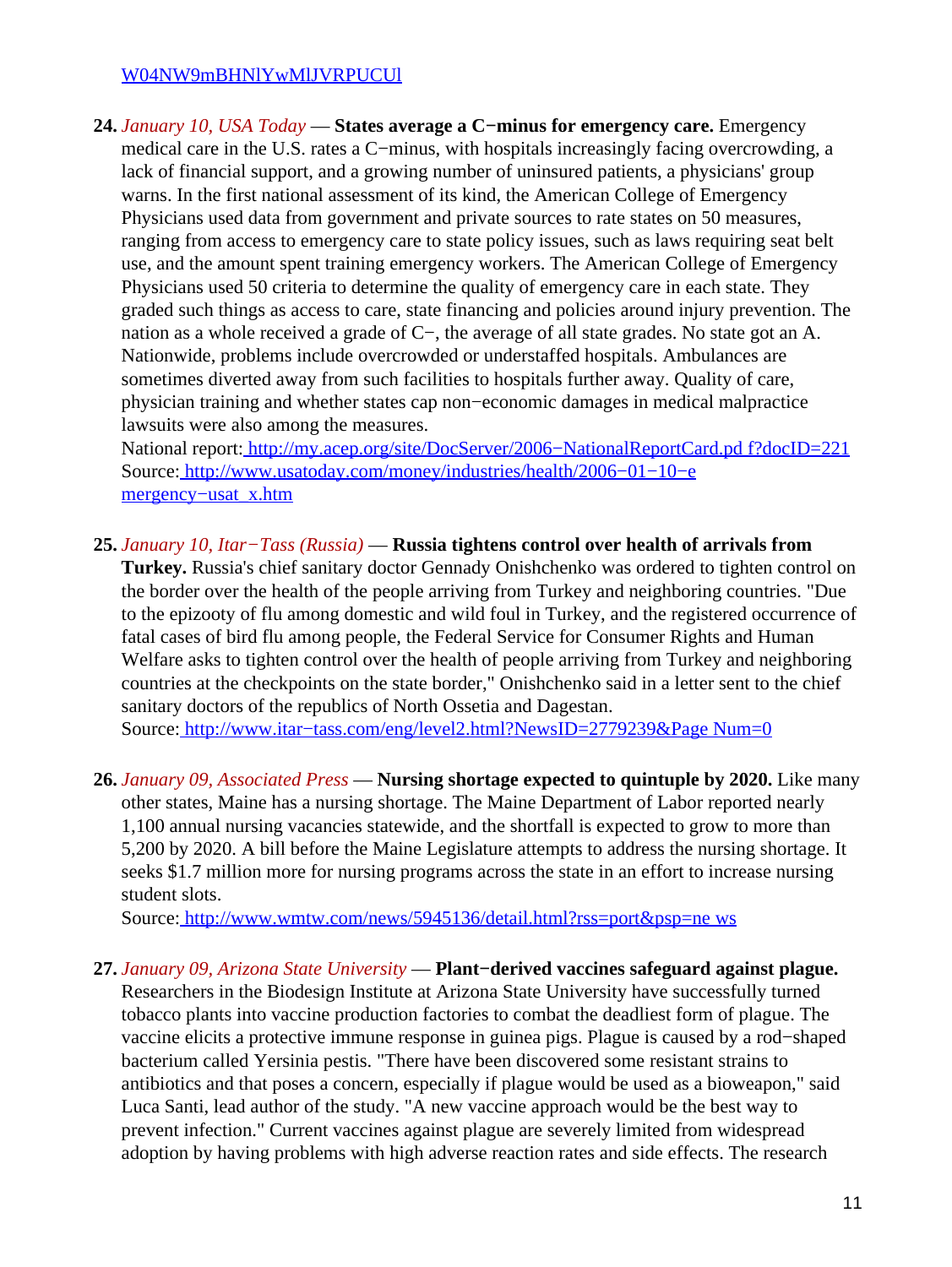team worked out a new plant−based system to rapidly and stably produce high levels of proteins, called antigens, which conferred immunity against the plague. The researchers modified tobacco plants to make high levels of the plague antigens F1, V and a combination of the two, a so−called F1−V fusion antigen. All are known to be important for the plague bacteria to produce its toxic effects.

Source[: http://www.biodesign.asu.edu/news/113/](http://www.biodesign.asu.edu/news/113/)

**28.** *January 09, Archives of Internal Medicine* — **Population−based study from a rural area in Vietnam with outbreaks of highly pathogenic avian influenza.** The verified human cases of highly pathogenic avian influenza in Vietnam may represent only a selection of the most severely ill patients. The study objective was to analyze the association between flu–like illness, defined as cough and fever, and exposure to sick or dead poultry. A population−based study was performed from April 1 to June 30, 2004, in FilaBavi, a rural Vietnamese demographic surveillance site with confirmed outbreaks of highly pathogenic avian influenza among poultry. Researchers included 45,478 randomly selected (cluster sampling) inhabitants. Household representatives were asked screening questions about exposure to poultry and flu−like illness during the preceding months; individuals with a history of disease and/or exposure were interviewed in person. A total of 8,149 individuals (17.9 percent) reported flu−like illness, 38,373 persons (84.4 percent) lived in households keeping poultry, and 11,755 (25.9 percent) resided in households reporting sick or dead poultry. A dose−response relationship between poultry exposure and flu−like illness was noted. The flu−like illness attributed to direct contact with sick or dead poultry was estimated to be 650 to 750 cases. The epidemiological data are consistent with transmission of mild, highly pathogenic avian influenza to humans and suggest that transmission could be more common than anticipated, though close contact seems required.

Source[: http://archinte.ama−assn.org/cgi/content/abstract/166/1/119](http://archinte.ama-assn.org/cgi/content/abstract/166/1/119)

[[Return to top](#page-0-1)]

# <span id="page-11-0"></span>**Government Sector**

Nothing to report. [[Return to top](#page-0-1)]

## <span id="page-11-1"></span>**Emergency Services Sector**

- **29.** *January 09, South Florida Business Journal* — **Florida governor proposes hurricane**
	- **readiness plan.** In response to consecutive years of devastating hurricanes, Florida Governor Jeb Bush, on Friday, January 6, disclosed a \$565 million budget recommendation in state and federal funding designed to create what he called a "culture of preparedness." Some of the recommendations include about \$300 million for affordable rental housing and ownership for the state's most vulnerable residents; nearly \$70 million to expand county emergency operations centers; and \$50 million to harden existing homes with the priority being given to low income homeowners. Bush noted that, "Government must prepare, but it is not the only solution...it's a civic responsibility for everyone in the state to be prepared." That means, in part, being ready before a storm strikes and being self−sufficient after a hurricane, he said, adding such actions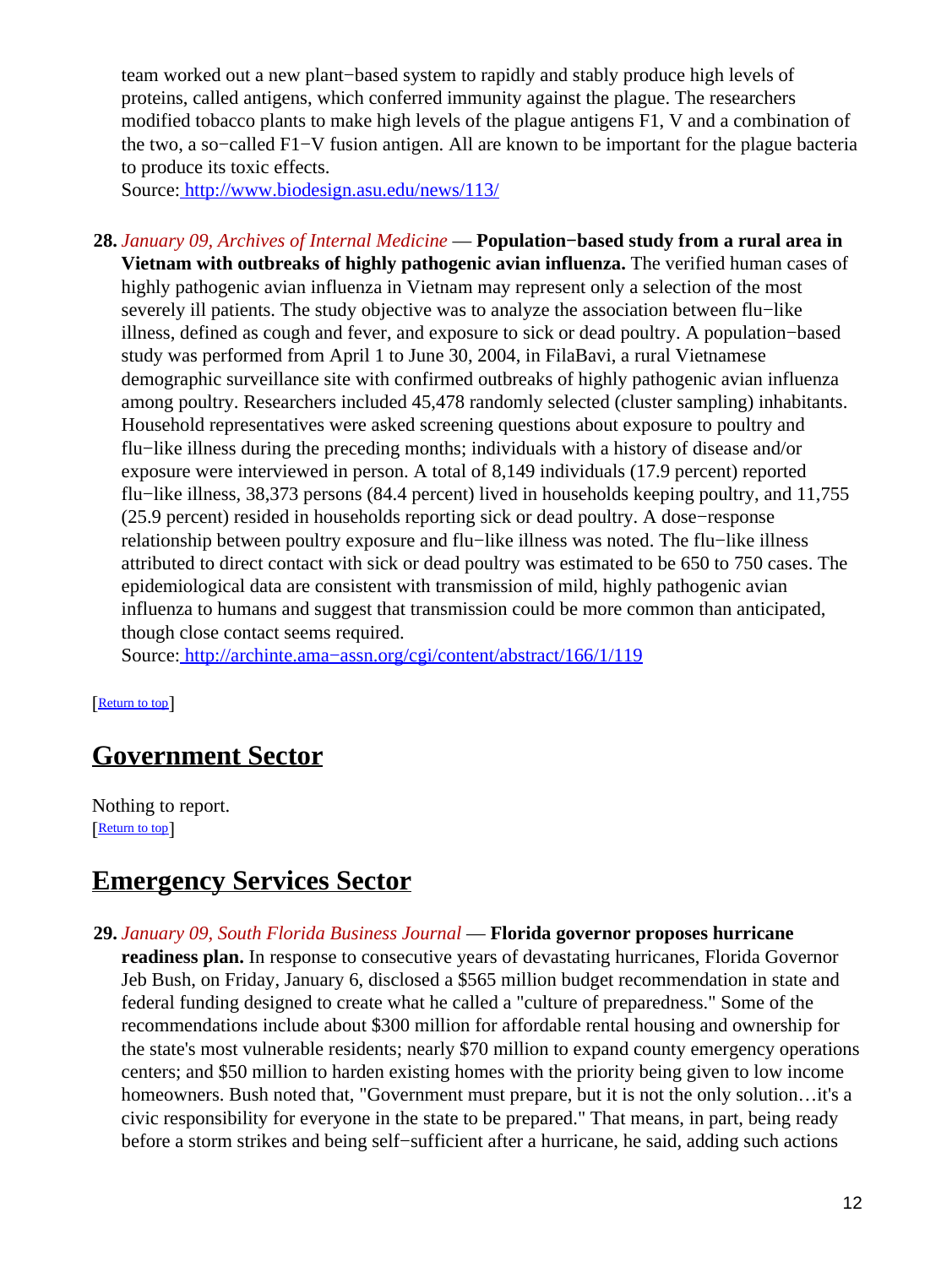save lives, protect property and reduce costs. To raise awareness about the need to plan for such emergencies, the governor said he is proposing to spend \$5.3 million on a public education and information campaign. He is also recommending last year's sales tax holiday for hurricanes supplies be made permanent and coincide with National Hurricane Preparedness Week in late May or just before the hurricane season begins.

Source[: http://southflorida.bizjournals.com/southflorida/stories/200 6/01/09/daily11.html](http://southflorida.bizjournals.com/southflorida/stories/2006/01/09/daily11.html)

#### **30.** *January 08, Reuters* — **China orders fast reporting of unrest, crises in new national**

**emergency response plan.** Local Chinese officials must get news of unrest and other "emergencies" straight into the hands of central leaders to comply with new national emergency response measures, issued at the weekend. The plan divides natural disasters, public health and environmental crises and threats to social stability into four color−coded categories and sets different broad responses from local and central authorities to each. Local authorities must inform the State Council, China's cabinet, of "important social security incidents" within four hours, state the rules posted on the central government's Website. "The guidelines come at a time when a string of serious cases, including contamination of drinking water, bird flu outbreaks and mine accidents, have stricken China over the past few months," the China Daily said on Monday, January 2.

China Website[: http://www.gov.cn.](http://www.gov.cn.)

Source[: http://news.yahoo.com/s/nm/20060109/wl\\_nm/china\\_unrest\\_dc\\_1](http://news.yahoo.com/s/nm/20060109/wl_nm/china_unrest_dc_1)

#### **31.** *January 08, Associated Press* — **Singapore conducts drill to test readiness for terror**

**attacks on transport system.** Singapore staged a large emergency exercise on Sunday, January 8, to test its readiness for terror attacks on its bus and subway systems, mindful that its role as a close U.S. ally makes it a potential target for Islamic extremists. More than 2,000 workers from 22 government agencies took part in the emergency exercise, which involved mock attacks at train stations and a bus interchange. Organizers used thunder flashes to simulate bomb explosions, as well as smoke generators, fire simulators and special makeup to simulate wounds. Hundreds of "casualties" wore tags detailing their simulated wounds — including burns and injuries caused by chemical agents −− so paramedics knew how to "treat" them. Authorities had said they would hold the exercise on a weekend in the first half of January, but had not said exactly when. Service at a dozen train stations was disrupted for several hours, and shuttle bus service was provided for commuters. Public announcements were made just before the drill to avoid panic. Singapore, a strong backer of U.S. efforts to fight terror, is concerned about threats from Jemaah Islamiyah, a Southeast Asian terror group linked to al Qaeda. Source[: http://www.khaleejtimes.com/DisplayArticle.asp?xfile=data/th](http://www.khaleejtimes.com/DisplayArticle.asp?xfile=data/theworld/2006/January/theworld_January151.xml§ion=theworld&col) [eworld/2006/January/theworld\\_January151.xml&section=theworld &col](http://www.khaleejtimes.com/DisplayArticle.asp?xfile=data/theworld/2006/January/theworld_January151.xml§ion=theworld&col)

#### [[Return to top](#page-0-1)]

## <span id="page-12-0"></span>**Information Technology and Telecommunications Sector**

**32.** *January 09, Tech Web* — **More unpatched bugs loose in Microsoft Windows Metafile.** Just days after Microsoft rushed out a patch for a bug in Windows Metafile (WMF) image processing, a security company has warned customers that multiple memory corruption vulnerabilities in the same rendering engine could leave users open to attack. "An attacker may leverage these issues to carry out a denial of service attack or execute arbitrary code," Symantec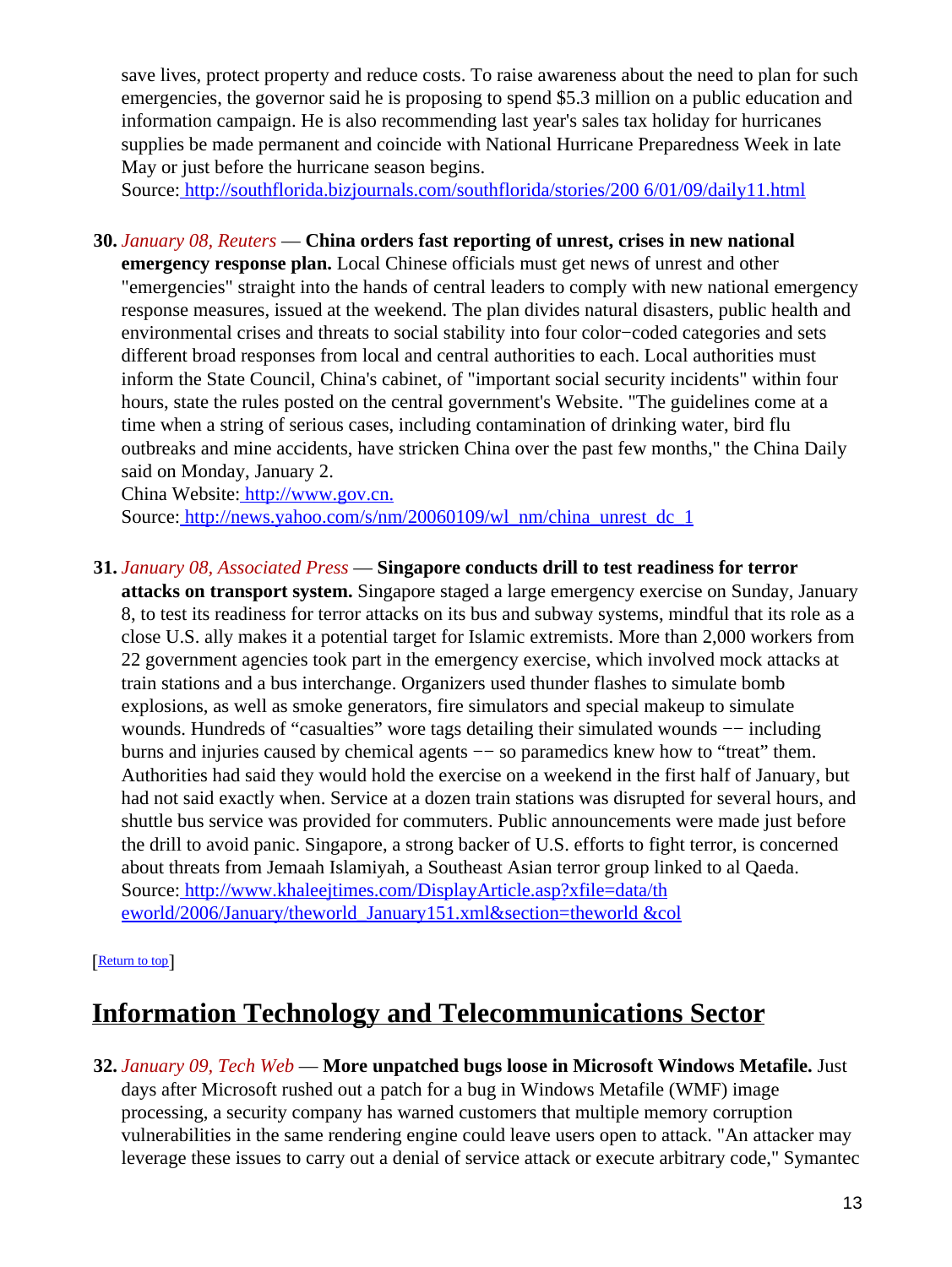said in a vulnerability alert issued through its DeepSight Management System. The bugs may be associated with the one patched Thursday, January 5, by Microsoft, but they involve different functions of the Windows WMF rendering engine, added Symantec, which highlighted the various values and structures within the engine which could be exploited. "Reports indicate that these issues lead to a denial of service condition, however, it is conjectured that arbitrary code execution is possible as well," the Symantec alert went on. If true, the dangers of these new vulnerabilities are identical to the flaw that Microsoft fixed last week. Like that bug, these newly−discovered vulnerabilities can be exploited with a maliciously−crafted WMF file that's posted on a Website, opened from an e−mail attachment, or launched with Microsoft or third−party image applications. Source[: http://www.securitypipeline.com/news/175802826](http://www.securitypipeline.com/news/175802826)

- **33.** *January 09, VNUNet* — **Sober worm infection rates are plummeting.** The Sober worm, which was due to activate last Thursday, January 5, has stopped spreading and its author has held back from uploading malware onto any machines. Sober was the most common infection in November and December last year, and was programmed to download software from remote Websites. It was feared that host machines across the world would start sending spam or take part in denial of service attacks. Instead the virus writer has stayed undercover and the worm has ceased trying to spread itself. "When the Sober.Y download deadline passed on 6 January all infected machines started download attempts from the five different sites. At the same time, the virus stopped e−mailing itself around," said Mikko Hyppönen, chief research officer at security firm F−Secure. "As a result, the virus that had held the number one position since November 2005 just disappeared from the stats." Hyppönen added that infection rates for the worm over the past week were running at 18,000 PCs per day but are now plummeting. Source[: http://www.vnunet.com/vnunet/news/2148257/quiet−sober−front](http://www.vnunet.com/vnunet/news/2148257/quiet-sober-front)
- **34.** *January 09, CNET News* — **Microsoft to hunt for new species of Windows bug.** Microsoft plans to scour its code to look for flaws similar to a recent serious Windows bug and to update its development practices to prevent similar problems in future products. The critical flaw, in the way Windows Meta File (WMF) images are handled, is different than any security vulnerability the software maker has dealt with in the past, said Kevin Kean and Debby Fry Wilson, directors in Microsoft's Security Response Center. Typical flaws are unforeseen gaps in programs that hackers can take advantage of and run code. By contrast, the WMF problem lies in a software feature being used in an unintended way. In response to the new threat, the software company is pledging to take a look at its programs, old and new, to avoid similar side effects. Microsoft has been working for years to improve its security posture, beginning with its Trustworthy Computing Initiative, launched in early 2002. The WMF problem is not a good advertisement for Microsoft's security efforts, one analyst said, as the legacy issue seemingly went undetected. "This should have been caught and eliminated years ago," said Gartner analyst Neil MacDonald.

Source[: http://news.com.com/Microsoft+to+hunt+for+new+species+of+Win](http://news.com.com/Microsoft+to+hunt+for+new+species+of+Windows+bug/2100-1002_3-6024778.html?tag=cd.lede) [dows+bug/2100−1002\\_3−6024778.html?tag=cd.lede](http://news.com.com/Microsoft+to+hunt+for+new+species+of+Windows+bug/2100-1002_3-6024778.html?tag=cd.lede)

**35.** *January 09, CNET News* — **Sprint Nextel suffers service outage.** Thousands of customers of Sprint Nextel wireless and its resellers, such as Virgin Mobile, were without service Monday, January 9, after the network suffered two separate fiber cuts, a company spokesperson said. At about 12:30 p.m. PST, a fiber cut between Palm Springs, CA, and Phoenix, AZ, had interrupted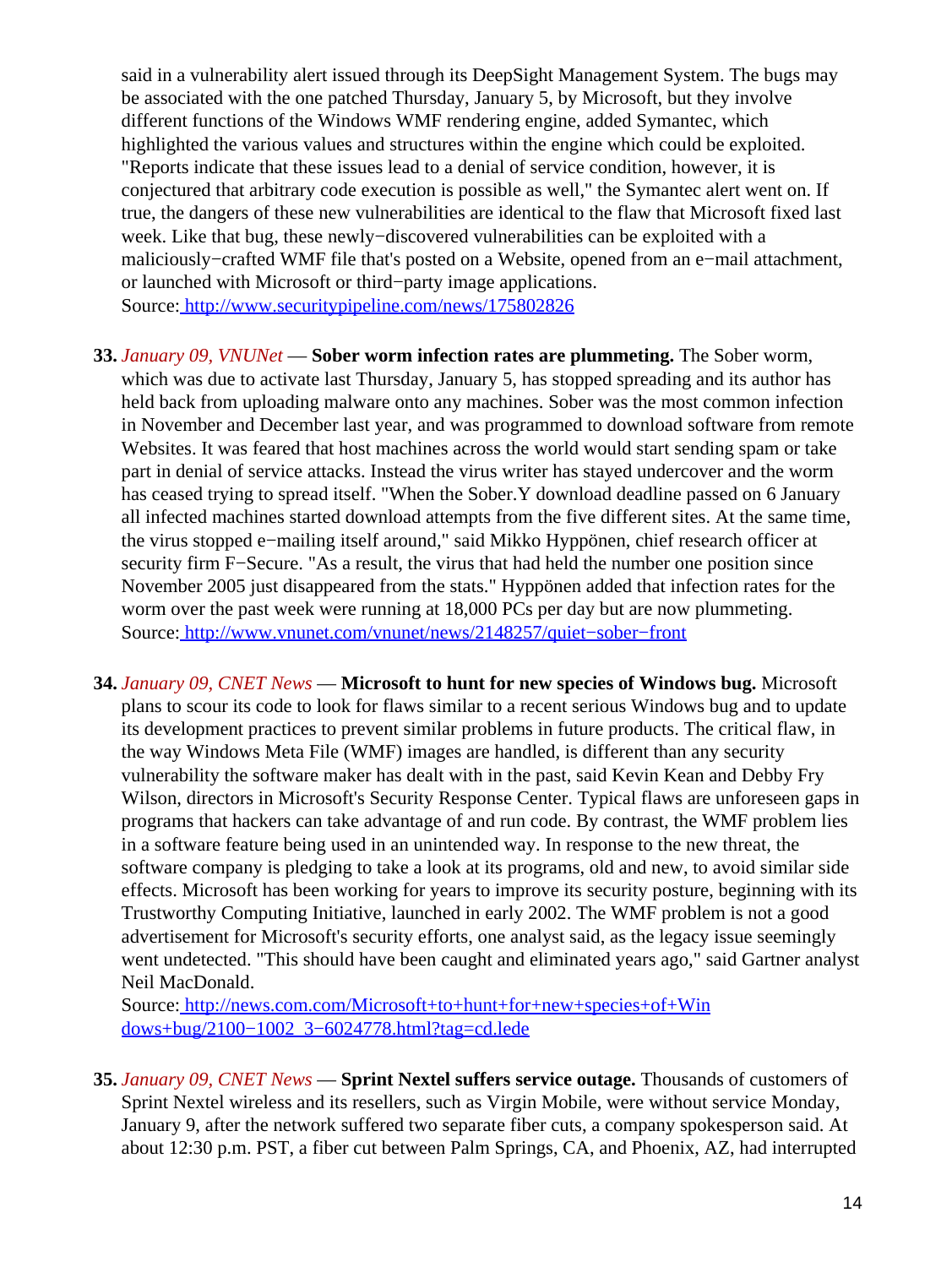service for Sprint Nextel's wireless, wireline and long−distance customers. Most of the customers affected were on the West Coast. But there were reports of service interruptions in the Midwest and on the East Coast, too. Sprint Nextel, like all major carriers, has a redundant fiber optic network, so if one link fails, traffic will be routed to another fiber without service interruption. But Monday, much of the traffic running on the Phoenix/Palm Springs link already had been rerouted from a link outside Reno, NV. Heavy rains in the area had caused what technicians refer to as a "washout." To repair the fiber, the company had to cut it and shift traffic from Reno to the Phoenix link while they repaired the fiber. These dual fiber cuts have resulted in dropped calls and outages of traffic going to and coming from western areas of the U.S., the company said in a statement.

<span id="page-14-0"></span>Source[: http://news.com.com/Sprint+Nextel+suffers+service+outage/210](http://news.com.com/Sprint+Nextel+suffers+service+outage/2100-1037_3-6024922.html?tag=cd.top) [0−1037\\_3−6024922.html?tag=cd.top](http://news.com.com/Sprint+Nextel+suffers+service+outage/2100-1037_3-6024922.html?tag=cd.top)

### **Internet Alert Dashboard**

**DHS/US−CERT Watch Synopsis**

**Over the preceding 24 hours, there has been no cyber activity which constitutes an unusual and significant threat to Homeland Security, National Security, the Internet, or the Nation's critical infrastructures.**

**US−CERT Operations Center Synopsis:** US−CERT is aware of active exploitation of a vulnerability in how Microsoft Windows handles Windows Metafiles (".wmf"). Several variations of the WMF exploit file have been released that attempt to avoid detection by anti−virus software and intrusion detection and intrusion prevention systems. A Windows system may be compromised through several methods including:

Opening a specially crafted WMF file which may be masquerading as a MS Word or MS Office document.

Opening a specially crafted WMF file which may be masquerading as a JPEG or other type of image file.

Visiting a specially crafted web site.

Placing a malicious WMF file in a location that is indexed by Google Desktop Search or other content indexing software.

Viewing a folder that contains a malicious WMF file with Windows Explorer.

Once the vulnerability is exploited, a remote attacker may be able to perform any of the following malicious activities:

Execute arbitrary code

Cause a denial of service condition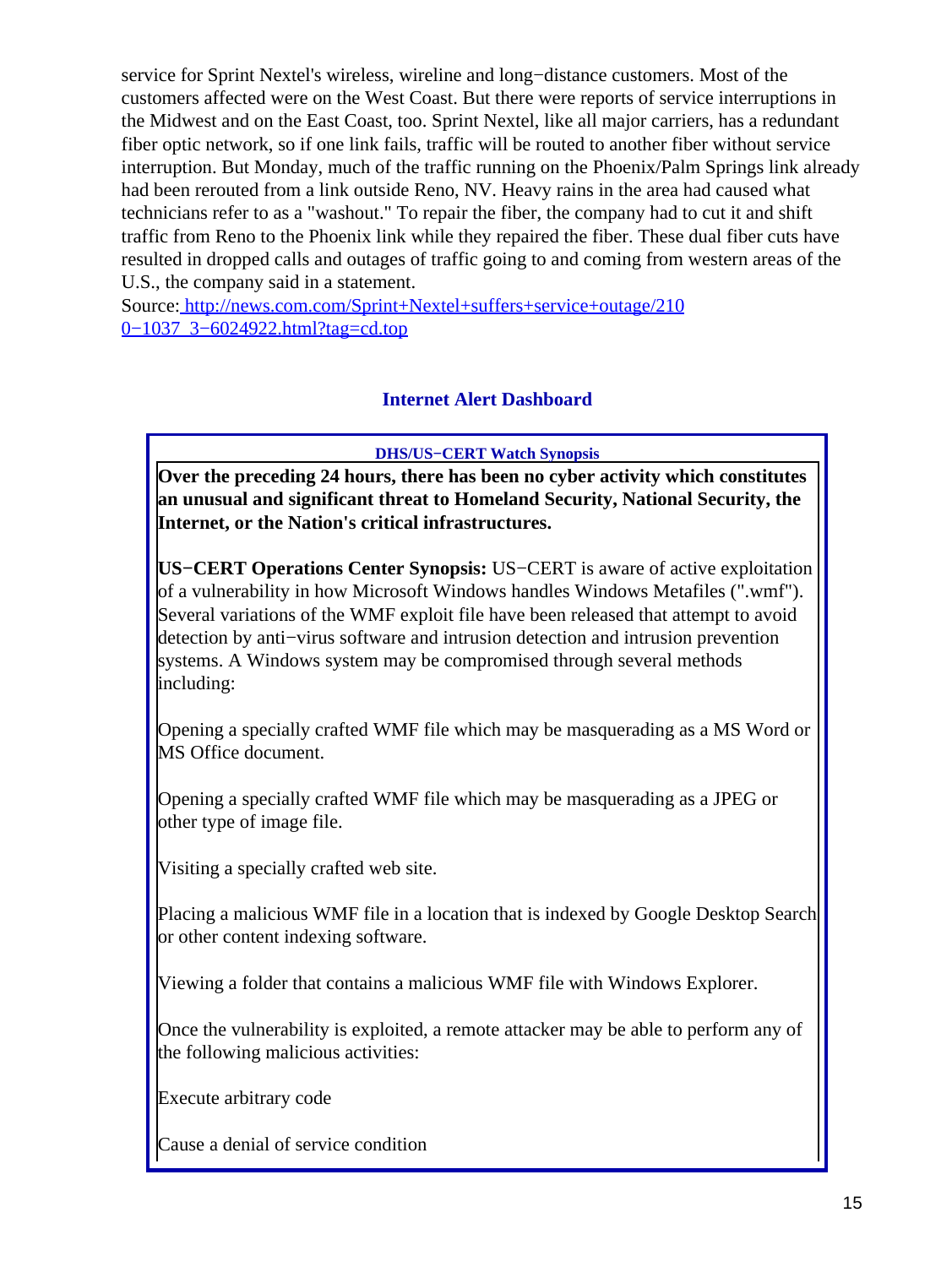| Take complete control of a vulnerable system                                                                                                                                                                                                                                                                                                                |                                                                                                                                                                                |  |
|-------------------------------------------------------------------------------------------------------------------------------------------------------------------------------------------------------------------------------------------------------------------------------------------------------------------------------------------------------------|--------------------------------------------------------------------------------------------------------------------------------------------------------------------------------|--|
| More information about this vulnerability can be found in the following:                                                                                                                                                                                                                                                                                    |                                                                                                                                                                                |  |
| US-CERT Vulnerability Note: VU#181038 – Microsoft Windows Metafile handler<br>SETABORTPROC GDI Escape vulnerability http://www.kb.cert.org/vuls/id/181038                                                                                                                                                                                                   |                                                                                                                                                                                |  |
| Technical Cyber Security Alert TA06–005A– Update for Microsoft Windows<br>Metafile Vulnerability: http://www.us-cert.gov/cas/techalerts/TA06-005A.html                                                                                                                                                                                                      |                                                                                                                                                                                |  |
| Cyber Security Alert SA06–005A – Microsoft Windows Metafile Vulnerability:<br>http://www.us-cert.gov/cas/alerts/SA06-005A.html                                                                                                                                                                                                                              |                                                                                                                                                                                |  |
| US–CERT strongly encourages users and administrators to apply the appropriate                                                                                                                                                                                                                                                                               |                                                                                                                                                                                |  |
| updates as soon as possible. Microsoft has released an update to address this<br>vulnerability in Microsoft Security Bulletin MS06-001:                                                                                                                                                                                                                     |                                                                                                                                                                                |  |
| http://www.microsoft.com/technet/security/Bulletin/MS06-001. mspx                                                                                                                                                                                                                                                                                           |                                                                                                                                                                                |  |
| <b>Current Port Attacks</b>                                                                                                                                                                                                                                                                                                                                 |                                                                                                                                                                                |  |
| <b>Top 10 Target Ports</b>                                                                                                                                                                                                                                                                                                                                  | 1026 (win-rpc), 445 (microsoft-ds), 25 (smtp), 6881<br>(bittorrent), 139 (netbios-ssn), 27015 (halflife), 7008<br>$(afs3$ -update), 135 (epmap), 80 (www), 6346 (gnutella–svc) |  |
| Source: http://isc.incidents.org/top10.html; Internet Storm Center<br>To report cyber infrastructure incidents or to request information, please contact US-CERT at soc@us-cert.gov or visit<br>their Website: www.us-cert.gov.<br>Information on IT information sharing and analysis can be found at the IT ISAC (Information Sharing and Analysis Contar) |                                                                                                                                                                                |  |

on IT information sharing and analy Website: [https://www.it−isac.org/.](https://www.it-isac.org/)

**[Return to top](#page-0-1)** 

# <span id="page-15-1"></span>**Commercial Facilities/Real Estate, Monument &Icons Sector**

<span id="page-15-0"></span>**36.** *January 10, Associated Press* — **Explosive device found at San Francisco Starbucks.** Police defused an explosive device found in the bathroom of a San Francisco Starbucks on Monday, January 9. No one was injured. Authorities were called around 1:15 p.m. PST, after an employee reported finding something suspicious in the store's bathroom. About 100 people were evacuated from the store and apartments above it, and the street was closed to traffic, said Sgt. Neville Gittens. "If it had exploded, it would have caused injuries or damage," said Gittens. Once the device was disabled at about 2:10 p.m., police allowed people back into the apartment building and reopened the street. Seattle−based Starbucks declined to provide further details. Source[: http://www.usatoday.com/news/nation/2006−01−09−starbucks−exp losive\\_x.htm](http://www.usatoday.com/news/nation/2006-01-09-starbucks-explosive_x.htm)

**[Return to top](#page-0-1)** 

# <span id="page-15-2"></span>**General Sector**

Nothing to report.